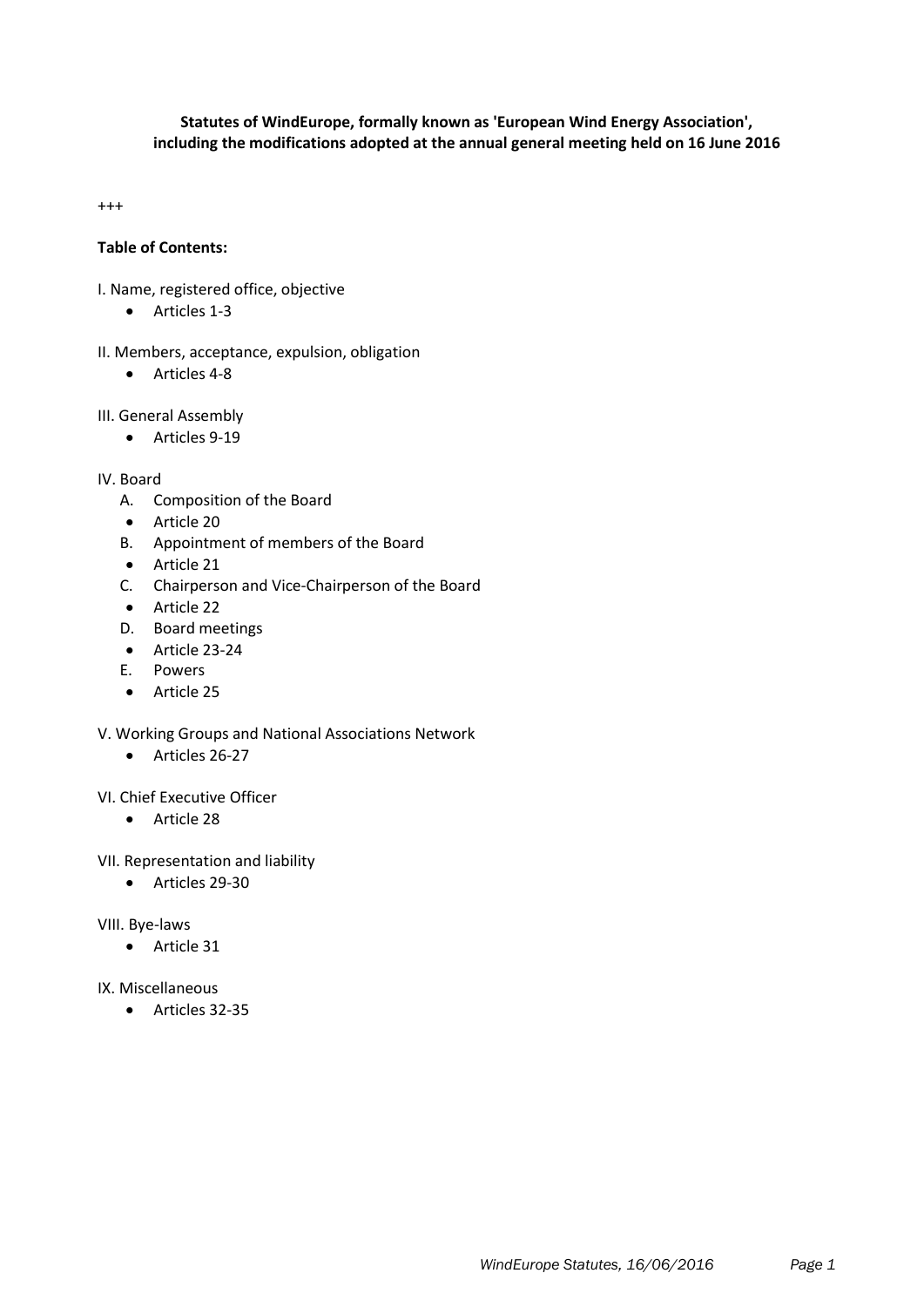## **I. Name, registered office, objective**

**Article 1.** As of 6 April 2016the name of the Association shall be "WindEurope" hereafter referred to as the "Association". The former name of the Association, "European Wind Energy Association", the abbreviation "EWEA" and associated logos shall be valid until the launch of the new name and logos.

**Article 2**. The registered office of the Association is at rue d'Arlon 80, B-1040 Brussels, Belgium, in the legal district of Brussels. It may be transferred to any other place in Belgium, in accordance with the law governing the use of languages, by a decision of the Board of Directors to be published in the Annexes to the Belgian State Gazette. In the event the registered office of the Association is transferred to the Dutch or German speaking part of Belgium, a decision of the General Assembly is required.

**Article 3.** The objectives of the Association ("Objectives") shall be to:

- promote national, European and international policies and initiatives that strengthen the full development of European and global wind energy markets, technology and electricity systems;
- promote wind energy research, development and innovation;
- be the sole and united voice of the European wind energy industry through the joint efforts of its members;
- be the driving force for the future direction of the sector.

To achieve these objectives, the Association will:

- a) effectively and convincingly communicate and engage in political decision-making processes;
- b) promote the interests of the wind energy industry to decision-makers in politics and business;
- c) strengthen the capacity of the national associations, particularly in key markets;
- d) coordinate the industry at all levels, including with the European institutions and in the member states, in cooperation with its members;
- e) be the key information source of high quality, credible and accurate data;
- f) ensure any trade exhibitions and conferences it organises continue to be the key meeting points for the wind energy industry, setting the political agenda as well as providing the best networking and business opportunities.

The Association can develop activities in Belgium and abroad which, directly or indirectly, contribute to the abovementioned non-profitable objectives of the Association. This includes, within the legally prescribed limitations, the incidental commercial and profitable activities (including real estate) whose profits will always be reserved for the realisation of the non-profitable objectives.

## **II. Members, acceptance, expulsion, obligation**

**Article 4.** The Association is composed of members active in the wind energy sector, which may be corporations or non-profit organisations, whereby corporation means any organisation with the objective of generating profit irrespective of its legal form.

The number of members is unlimited and shall in no event be less than three. Each member is required to support the Objectives of the Association and its strategy.

Every membership subscription engages the applicant for a one-year period with automatic renewal of the subscription at the end of the one-year period unless the procedure in Article 7 is met.

Any member that wishes to use the Association's trademarks, trade names, symbols, devices or logos ("Trade Marks"), can do so provided it is not for commercial ends and the corporate identity is fully respected. The Association has the right to require a member to refrain from using its Trade Marks should it consider them misused.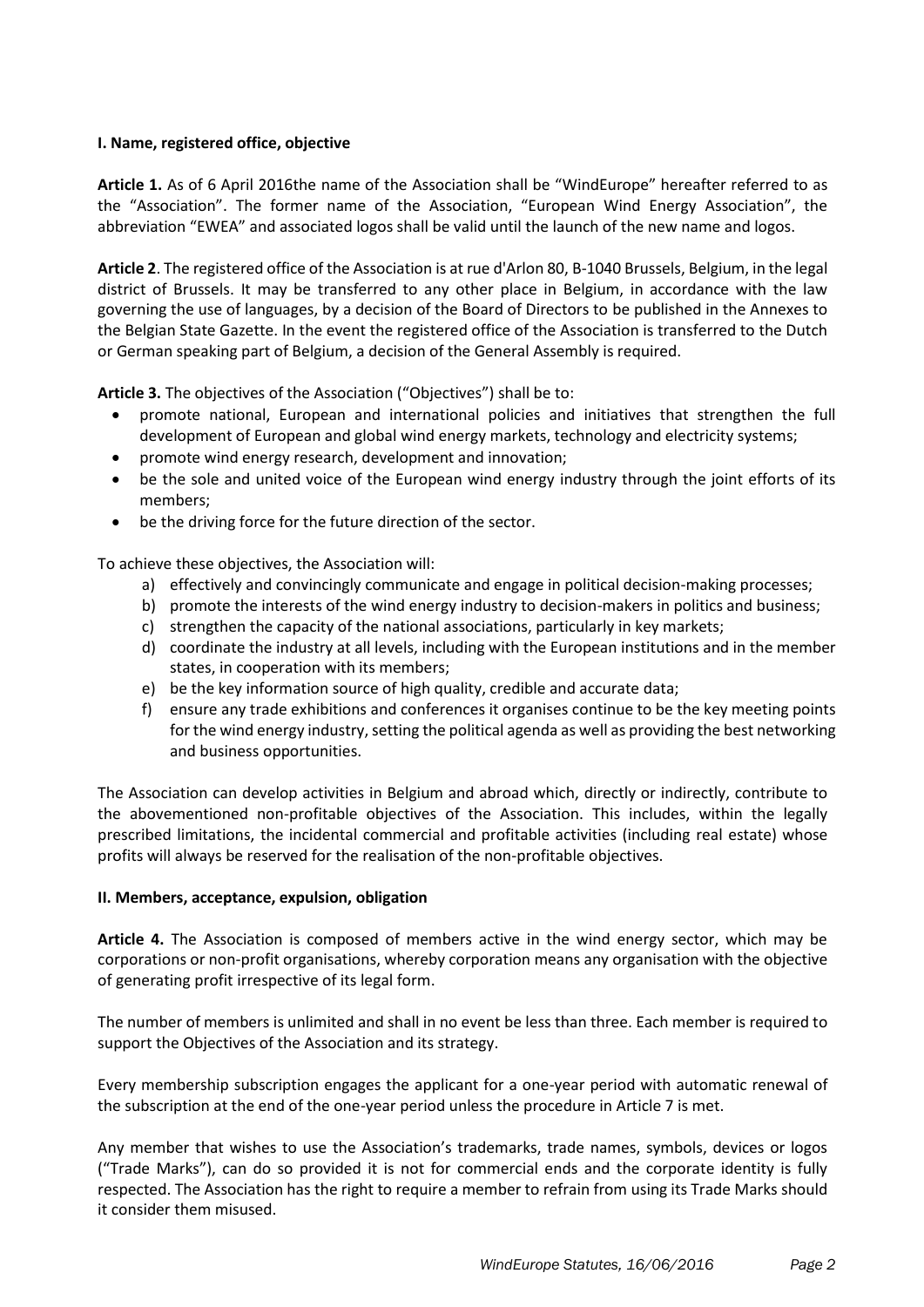Regardless of the above, the Association has the right to deny a member the right to use the Association's Trade Marks.

**Article 5.** The members of the Association shall be divided into categories, each of which shall have the respective rights and restrictions set out in these Articles of the Statutes. Each category has access to different levels of services identified and defined by the Secretariat of the Association.

## **5.1 Non-profit organisation membership**

There shall be two categories of non-profit organisation membership:

Category A1: Associations that are widely recognised for their activities in the field of wind energy and which are legally based in the European Union, accession countries to the EU or EFTA countries, who pay the annual subscription determined by the Board in accordance with Article 8. The fee level will depend on the annual turnover from wind energy activities or on the number of members.

The A1 category is divided into three sub-categories of associations:

- Large associations with more than 500 members and/or an annual turnover of more than €500,000
- Medium-sized associations with between 100 and 500 members and/or an annual turnover between €100,000 and €500,000
- Small associations with less than 100 members and/or an annual turnover below €100,000
- Category A2: All other non-profit organisations with a direct or indirect interest in the wind industry. The annual subscription for members in this category shall be fixed and will be determined by the Board in accordance with Article 8. This category includes research and academic institutions active in the field of wind energy and which do not qualify for the C category as part of their commercial activities.

## **5.2 Corporate membership**

The determination of the corporate membership category shall be defined on the basis of the major activity of the candidate applying for corporate membership.

The annual corporate membership fee shall be fixed and will be determined by the Board in accordance with Article 8.

There shall be four categories of corporate membership:

- Category C1: Corporations with a global turnover in wind of over  $\epsilon$ 50 million; developers, power producers and asset owners with a global installed capacity of over 200 MW (1 MW capacity in development accounts for 0.5 MW in this calculation).
- Category C2: Corporations with a global turnover in wind of between  $\epsilon$ 10 million and  $\epsilon$ 50 million; developers, power producers and asset owners with global installed capacity of between 100 MW and 200 MW (1 MW capacity in development accounts for 0.5 MW in this calculation).
- Category C3: Corporations with a global turnover in wind of between  $\epsilon$ 1 million and  $\epsilon$ 10 million; developers, power producers and asset owners with global installed capacity of between 30 MW and 100 MW (1 MW capacity in development accounts for 0.5 MW in this calculation).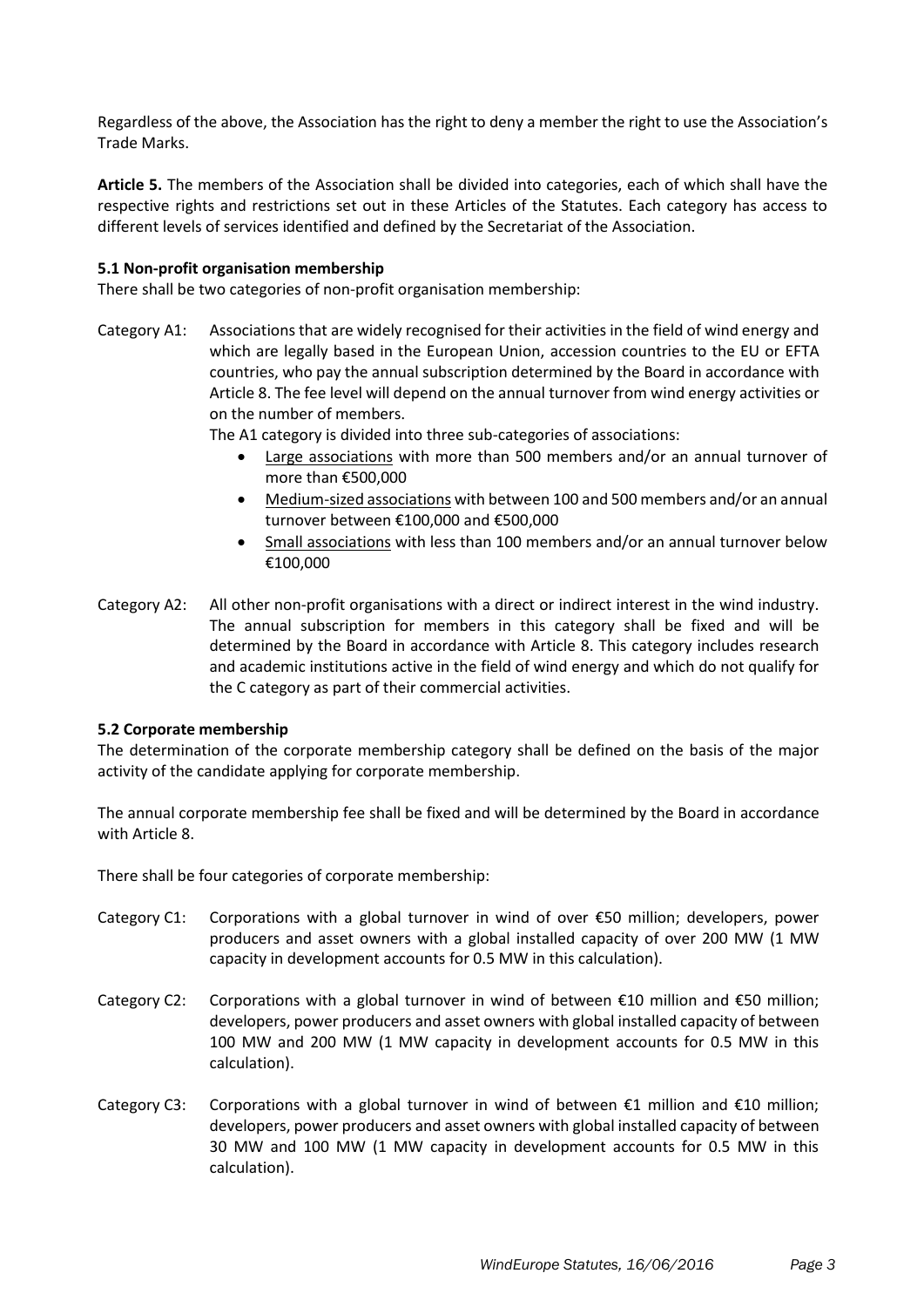- Category C4: Corporations with a global turnover in wind below  $\epsilon$ 1 million; developers, power producers and asset owners with global installed capacity of below 30 MW (1 MW capacity in development accounts for 0.5 MW in this calculation).
- Category LM: There shall be one category of 'Leading Members', also referred to as LM, open to all corporations who pay the annual subscription determined by the Board in accordance with Article 8. The LM category is divided into three sub-categories, each of them benefiting from a specific set of services in accordance with their activities and strategic interest. The sub-category allocation shall be determined in accordance with the profile of that corporation:
	- Market Leaders
	- Manufacturers and other corporations
	- Developers, power producers and asset owners

The annual Leading Membership fees shall be fixed and will be determined for each subcategory by the Board in accordance with Article 8.

Corporations shall be allowed to change membership category in accordance with their actual global turnover level, with this change of category taking effect as from the start of the following calendar year. In case of category downgrade, corporations must document by e-mail to the Chief Executive Officer that they meet the new category requirements. The number of votes for the corporation shall correspond to that new membership category.

**Article 6.** Any organisation who wishes to become a member shall deliver a written and signed application for membership to the Association.

In case of Leading Membership, an application shall be accepted if it is approved by the Board. The Chief Executive Officer will make a recommendation prior to the Board meeting. Approval by the Board shall take place with a majority of two thirds of the votes present or represented. Any Board member that has a conflict of interest must abstain from voting.

For all other membership categories, an application shall be accepted upon approval by the Board by simple majority. The Chief Executive Officer will make a recommendation prior to the Board meeting.

The contact details of all members will be recorded in a register as required by law at the registered office of the Association.

**Article 7.** A member shall cease to be a member of the Association:

- a) by giving notice of resignation in writing to the Association at least six months before the end of the calendar year; or
- b) if expelled by the General Assembly of the Association.
- c) A member not supporting the Objectives of the Association and its strategy or which does not comply with the Articles of the Statutes of the Association can, on the basis of a resolution from the Board adopted by an absolute majority of the seats of the Board members, be suspended awaiting a decision of the General Assembly. Following the decision of the Board to suspend the member, the General Assembly shall decide by simple majority whether the suspension becomes an exclusion at the latest six months after the suspension takes effect; or
- d) if it fails to pay the subscription within one month of receipt of a written notice requesting that it does so; or
- e) in case of insolvency, bankruptcy, a judicial reorganisation, a liquidation or dissolution procedure and for this reason the discontinuation of payment of that member.

No resigning or excluded member, nor any successor thereof, shall have any rights to the assets of the Association. They may not demand account and justification, sealing, or an inventory.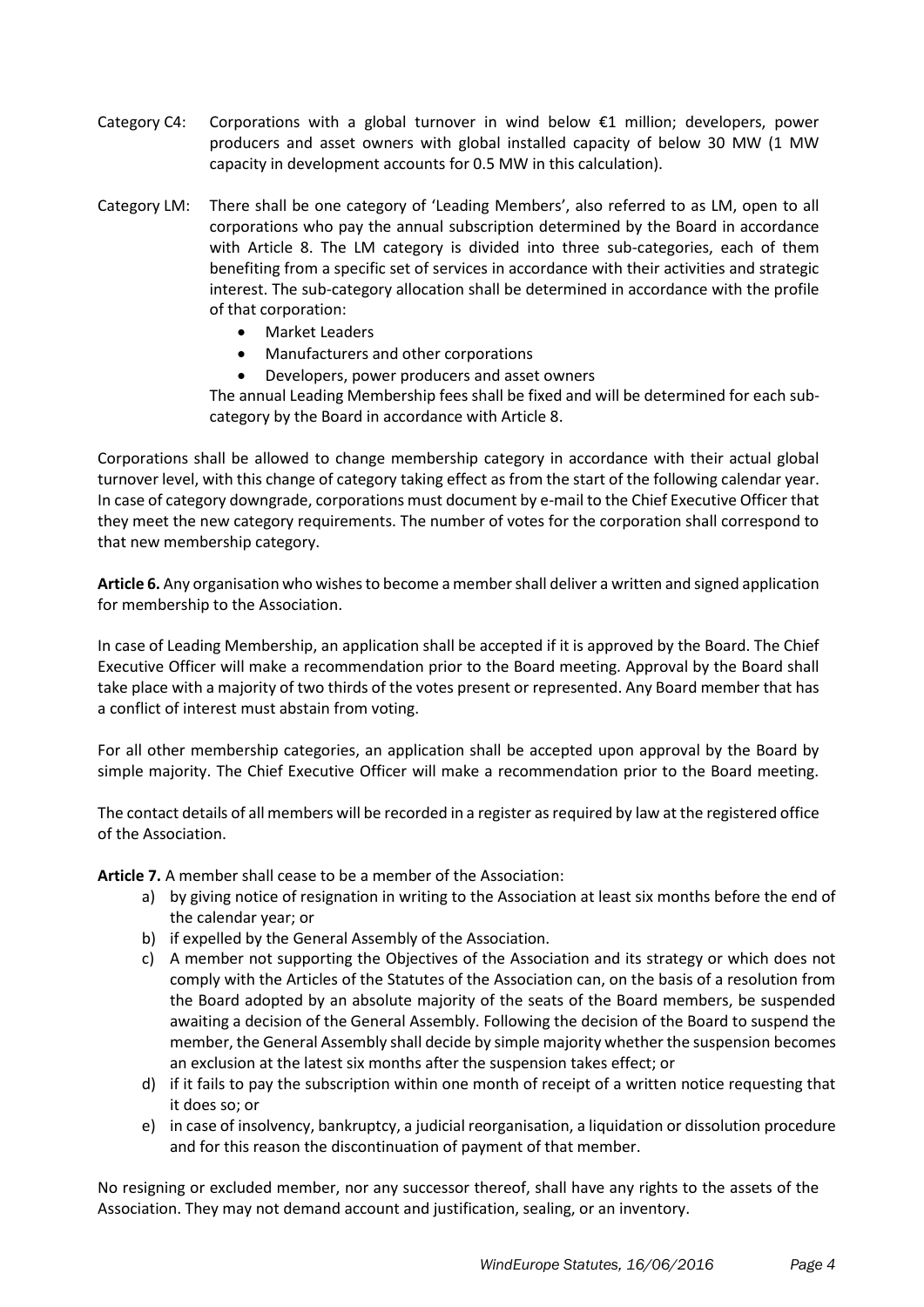**Article 8.** Each member shall pay an annual subscription to the Association, as proposed by the Secretariat for each category of membership and approved by the Board. This annual subscription will not in any event exceed €500,000.

The annual subscription payable by the members will be adjusted each year by the Board on the basis of the consumer price index of Belgium or any similar indexation chosen by the Board, without a special approval of the General Assembly being required.

Any affiliates or subsidiaries of which more than 50% is owned by a member of the Association may benefit from the mother company's subscription on a case-by-case basis as decided by the Secretariat. This does not apply to joint ventures and other partnership vehicles established for a limited duration or for a specific project which shall subscribe separately.

Affiliates and subsidiaries, of which less than 50% is owned by an existing member of the Association, shall subscribe to new membership. Members of the Association shall not share their membership benefits with their members, clients or minority-owned affiliates or subsidiaries without express permission of the Secretariat.

In the event of a merger, spin-off or restructuring of an entity that is a member of the Association, the annual subscription will be based on the annual global turnover of the combined entities as from the official date of the merger, spin-off or restructuring.

The fiscal year of the Association shall be the calendar year and the deadline for payment of the membership subscription shall be thirty days after the date of invoice. Membership subscriptions that arise after the beginning of the fiscal year shall be reduced, as follows, according to the starting date of membership.

Members contracted between:

- 1 January and 31 March will be charged 100% of the annual subscription;
- 1 April and 30 June will be charged 75% of the annual subscription;
- 1 July and 30 September will be charged 50% of the annual subscription;
- 1 October and 31 December will be charged 25% of the annual subscription.

Any member who has not paid its subscription within one month of the date on which it became due, shall be notified by the Chief Executive Officer of the Association by means of written notice. A member with any outstanding debts to the Association of more than sixty days shall no longer have the right to participate in any of the activities of the Association and /or receive services thereof.

A member whose membership is terminated (including members whose membership is terminated in accordance with Article 7, c) and d) ), suspended or who resigns from the Association, shall no longer have the right to participate in any of the activities of the Association and/or receive information regarding the Association, as applicable. No resignation, termination or suspension of any membership shall relieve any member from full payment of any and all dues and other fees (including the payment of the annual subscription to the Association, in accordance with Article 8) and assessments remaining unpaid on the date of such resignation, suspension or termination. Upon resignation, suspension or termination of membership, a member shall not be entitled to a refund of any amounts paid during membership.

## **III. General Assembly**

**Article 9.** The General Assembly comprises all members.

The Chairperson of the Board, or in his or her absence the Vice-Chairperson of the Board, or in their absence the Chief Executive Officer, chairs the General Assembly.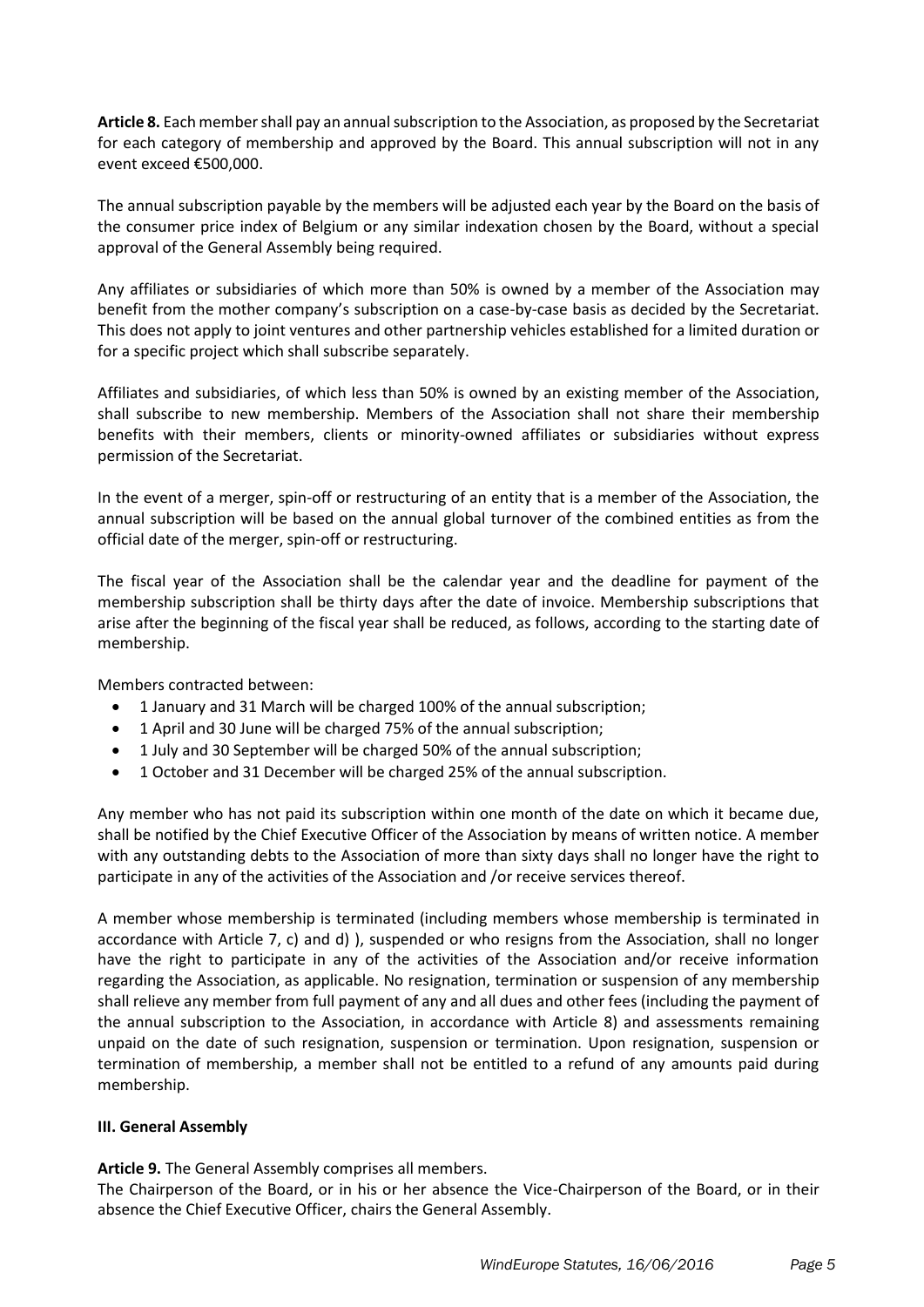**Article 10.** The General Assembly has all powers explicitly conferred to it by law and the Articles of the Statutes. The powers of the General Assembly include the right:

- a) to modify the Articles of the Statutes;
- b) to expel a member;
- c) to elect, appoint and dismiss the members of the Board;
- d) to approve the annual accounts of the previous year and the working budget;
- e) to appoint and dismiss the statutory auditor and determine its remuneration;
- f) to discharge the members of the Board and the statutory auditor;
- g) to approve the Association's by laws and the modifications thereof;
- h) to decide to start legal proceedings against any member, or member of the Board, of the Association;
- i) to dissolve the Association.

**Article 11.** The General Assembly shall be held once a year. In addition, an Extraordinary General Assembly can be called upon the initiative of the Board, the Chief Executive Officer or upon the request of at least one-fifth of the Association's members. Should one-fifth of the members exercise their right to call an Extraordinary General Assembly, such a meeting shall be convened within a period not exceeding thirty days after the members' request. Furthermore, another meeting for all members of the Association, not a General Assembly, shall be held once a year.

**Article 12.** The General Assembly is called by the Chief Executive Officer or the Chairperson of the Board by means of an e-mail, at least 15 days prior to such a meeting. The invitation shall contain the agenda and all supporting documentation of the General Assembly and shall specify the date, time, and place. Any proposal signed by at least one-fifth of the Association's members shall be included on the agenda.

**Article 13.** Each member has the right to participate in any General Assembly. Members may be granted up to five written proxies from other members in order to represent them at any General Assembly.

**Article 14.** With the exception of any specific quorum requirements according to law or to the Articles of the Statutes, the General Assembly deliberates validly whatever the number of members present or represented.

**Article 15.** Each member who is present or represented shall have in principle the number of votes stated opposite the category of membership in which they are registered as a member, as set out below:

| Category A1 | 2 votes  |
|-------------|----------|
| Category A2 | 1 vote   |
| Category C1 | 4 votes  |
| Category C2 | 3 votes  |
| Category C3 | 2 votes  |
| Category C4 | 1 vote   |
| Category LM | 10 votes |

However, with respect to the election of the Board members, the principle of one member one vote applies.

The Chairperson of the General Assembly shall not normally vote and shall in the event of a tied vote exercise a further or casting vote.

Without prejudice to specific majority requirements imposed by law or the Articles of the Statutes, a simple majority of the votes will decide a resolution at a General Assembly. Neither invalid votes nor abstentions will be taken into consideration for the calculation of votes.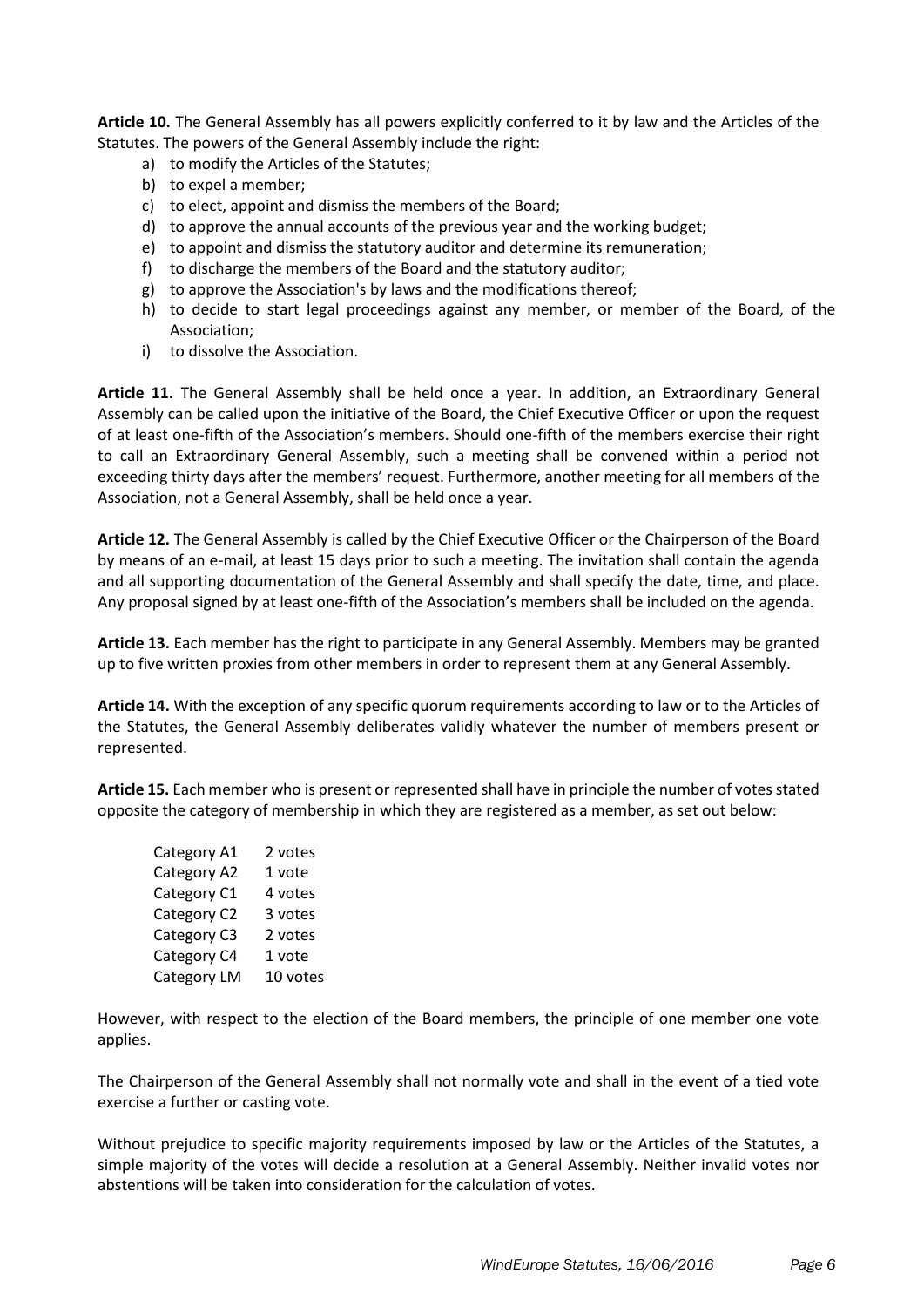Any member who has, in respect of an item of the agenda, an interest conflicting with the interest of the Association may not attend the deliberations regarding that item and cannot exercise his/her voting right on that item. In case a member disputes that it has a conflicting interest, the General Assembly will, prior to the deliberations regarding that item, decide by a simple majority vote whether a conflicting interest exists in respect of that member. The member in question shall participate in this vote.

**Article 16.** The General Assembly can only deliberate and resolve on a modification of the Articles of the Statutes if the object of the modification has been announced in accordance with Article 12 and if at least two-thirds of all members are present or represented. In case such quorum has not been reached at the first General Assembly, a second General Assembly may be called which may deliberate and resolve irrespective of the number of members present or represented. A modification of the Articles of the Statutes shall be adopted with a majority of two-thirds of the votes present or represented. A modification of the Objectives of the Association set out in Article 3 shall be adopted with a four-fifths majority of the votes present or represented.

**Article 17.** The General Assembly can only validly deliberate on the items placed on the agenda. By way of exception an item not placed on the agenda may be voted upon subject to the approval of the Chairperson of the meeting. Resolutions regarding items which were not placed on the agenda shall only take effect if the majority of the members do not object to these resolutions within five calendar days of being notified of the resolution. The email sent to the members informing them of the resolutions adopted on items not placed on the agenda shall mention the members' right to object to these resolutions within five calendar days by means of a written notification including e-mail to the Chief Executive Officer.

**Article 18.** The decisions are laid down in the minutes drawn up and signed by the Chief Executive Officer and the Chairperson of the Board.

**Article 19.** Any modification of the Articles of the Statutes, as well as any appointment, dismissal, resignation or demise of a member of the Board shall be published in the Annexes to the Belgian State Gazette within a one month period from that General Assembly.

## **IV. Board**

## **A. Composition of the Board**

**Article 20.**The Board shall be comprised of a minimum of three members, each of whom represents a legal entity which is a member of the Association, elected by the General Assembly.

Corporate Board members shall be represented by individuals from the corporations of the highest level possible. The Board member for each A1 category member shall be represented by its Chief Executive Officer or its most senior executive.

The Board shall be comprised of the following:

- a) 1 Chairperson of the Board;
- b) 1 representative of each Leading Member (including the Vice-Chairperson);
- c) 4 representatives of C categories;
- d) 3 representatives of A1 category.

The Chief Executive Officer of the Association shall attend the meetings of the Board on an ex-officio basis.

In order to ensure the Board remains of a workable size, Article 20 will be reviewed by the Board should the number of Board members, excluding the Chairperson of the Board, exceed twenty-five persons. On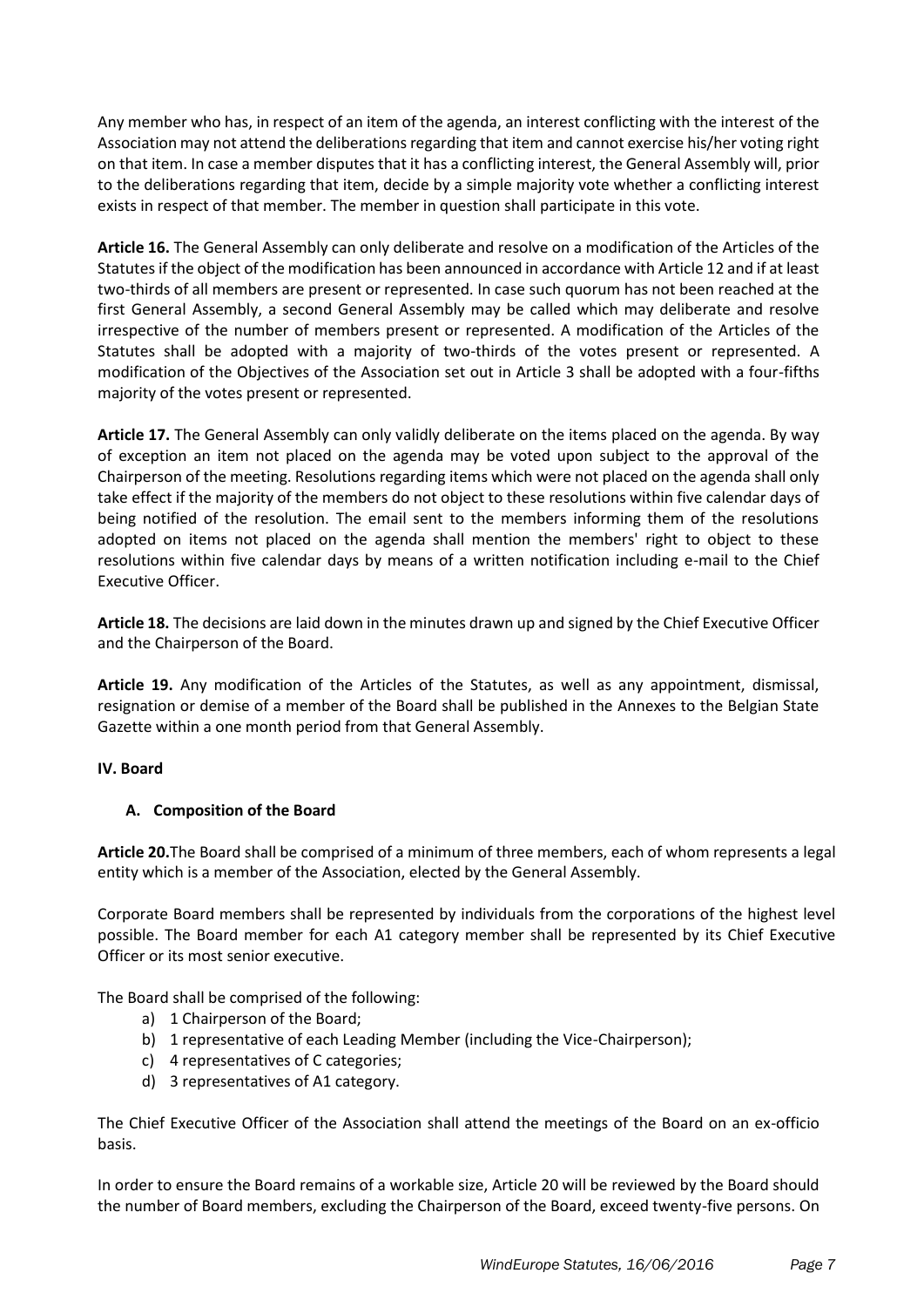the basis of the review, the Board may make a recommendation to the General Assembly for it to modify Article 20.

# **B. Appointment of members of the Board**

**Article 21.** The members of the Board shall be elected by the General Assembly from among the candidates who have the right of representation on the Board in accordance with Article 20 of the Statutes.

The members of the Board may be either physical or legal persons. If a legal person is appointed as member of the Board, it shall appoint a permanent representative and a deputy who will attend in the event that the member is unavailable.

The members of the Board representing C and A1 categories are appointed by simple majority vote for a two year period. Each C and A1 category Board member can only serve two consecutive terms, renewable only after a minimum one term break. Leading Members automatically have a seat on the Board as per Article 20.

The procedure used by the General Assembly to elect the members of the Board shall be laid down in an internal regulation 'Internal regulation to elect the Board members' drawn up by the Secretariat and approved by the General Assembly.

When a member ceases to be a member of the Association, the Board member representing that member, if there is one, shall be deemed to have resigned. His/her post on the Board shall stay empty and must be filled by election at the General Assembly, in accordance with Article 20.

In the event of a merger, spin-off or restructuring of a Leading Member of the Association which results in the new entity created from the merger, spin-off or restructuring having two or more representatives on the Board, one of the Board members shall be deemed to have resigned. The pre-existing members involved in the merger, spin-off or restructuring shall determine which Board member resigns and shall inform the Chief Executive Officer of the decision within one month of the formal completion of the merger, spin-off or restructuring.

In the event of a merger, spin-off or restructuring of a member of the Association in the C category which results in the new entity created from the merger, spin-off or restructuring having two or more representatives on the Board, one of the Board members shall be deemed to have resigned. The preexisting members involved in the merger, spin-off or restructuring shall determine which Board member resigns and shall inform the Chief Executive Officer of the decision within one month of the formal completion of the merger, spin-off or restructuring. His/her post shall stay empty until filled by an election at the next General Assembly.

## **C. Chairperson and Vice-Chairperson of the Board**

**Article 22.** The Chairperson of the Board shall be the CEO or similar function of a Leading Member of the Association. He or she shall be elected by the Board by absolute majority of the seats. The term shall be for an eighteen month period renewable only after a minimum one term break.

The Vice-Chairperson of the Board shall be the Board representative of a Leading Member of the Association. He or she shall be elected by the Board by absolute majority of the seats. The term shall be for an eighteen month period renewable only after a minimum one term break.

Under exceptional circumstances, the Board may decide to appoint a political figure as Chairperson of the Board, who therefore is not a member of the Association. The term of such an appointment will be the same as that for an elected Chairperson.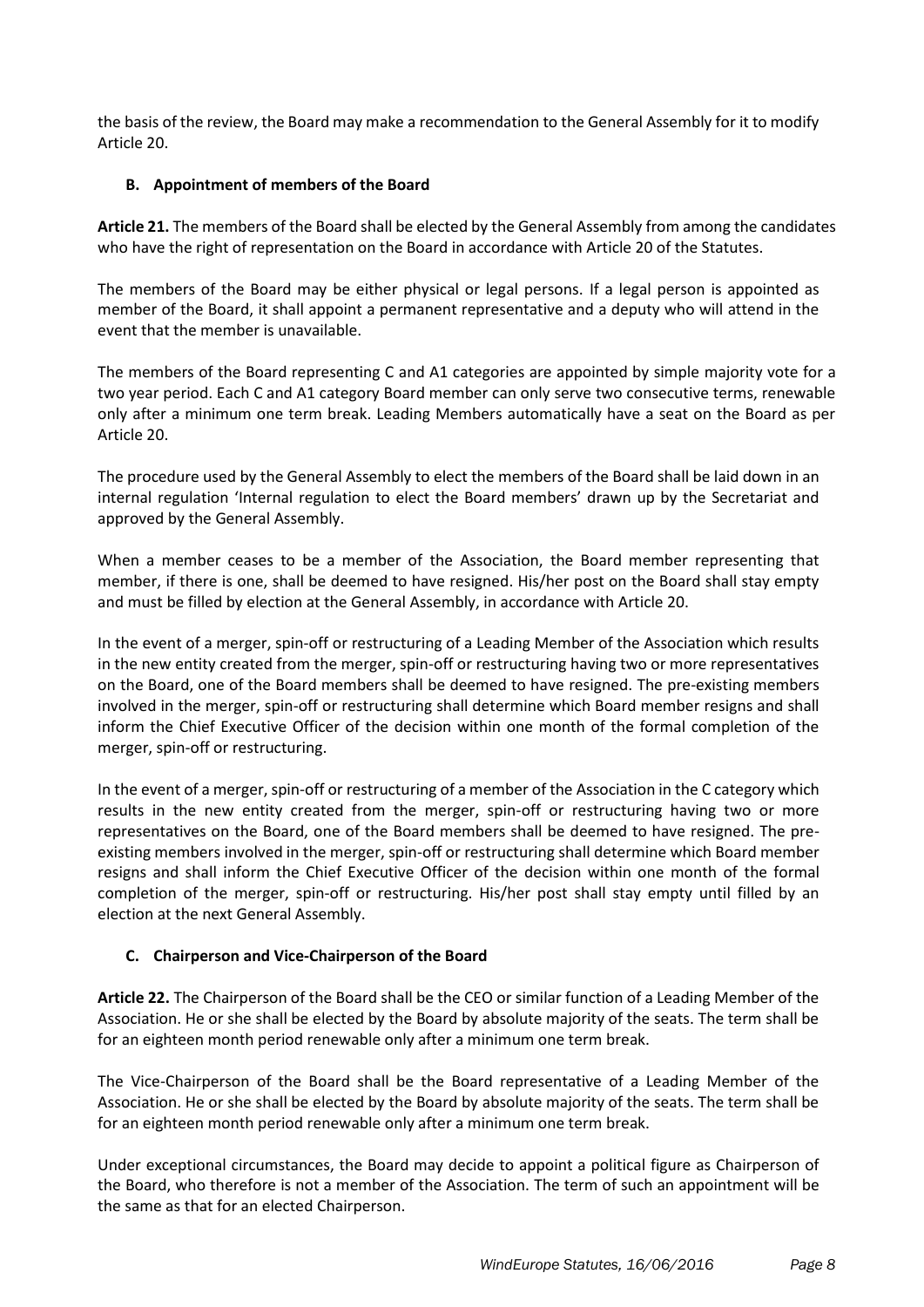The Chairperson of the Board shall:

- chair the Board meetings of the Association;
- chair the General Assembly of the Association;
- act as the public face of the Association and its members in line with the Association's strategy and agreed positions;
- facilitate high-level contacts in Brussels and globally;
- in his or her absence, delegate authority to the Vice-Chairperson of the Board to preside the Board meetings of the Association;
- in his or her absence, delegate authority to the Vice-Chairperson of the Board to chair the General Assembly of the Association;
- have the casting vote in the General Assembly and the Board, if necessary.

The Vice-Chairperson of the Board shall, upon the request of the Chairperson or Chief Executive Officer:

- chair the Board meetings of the Association;
- chair the General Assembly of the Association;
- act as the public face of the Association and its members in line with the Association's strategy and agreed positions;
- facilitate high-level contacts in Brussels and globally.

## **D. Board meetings**

**Article 23.** Board meetings shall be held at least four times per year.

Invitations to Board meetings shall be sent to Board members by e-mail at least one working week prior to the Board meeting and shall contain a detailed agenda and concise supporting documents for strategic debate and effective and rapid decision. The Board deliberates validly regardless of the number of Board members present or represented.

Board meetings may be held in person, by telephone or virtually.

The Board can only validly deliberate on the items placed on the agenda. By way of exception, an item not placed on the agenda may be voted upon subject to the approval of the Chairperson of the Board. Resolutions regarding items which were not placed on the agenda shall only take effect if the majority of the members of the Board do not object to these resolutions within five calendar days as of being notified of the resolution. The email sent to the Board members informing them of the resolutions adopted on items not placed on the agenda shall mention the Board members' right to object to these resolutions within five calendar days by means of written notification including email to the Chief Executive Officer.

Each Board member present or represented shall be entitled to exercise one vote. All decisions are taken by simple majority unless specified in these Articles of the Statutes.

The Chairperson of the Board shall exercise the casting vote if necessary in the event of a tied vote. Neither invalid votes nor abstentions will be taken into consideration for the calculation of votes.

The decisions are laid down in the minutes drawn up and signed by the Chief Executive Officer and the Chairperson of the Board. The minutes are kept at the registered office.

Any Board member who has, with respect to an item on the agenda, a conflict of interest with the Association may not attend the deliberations regarding that item and cannot exercise his/her voting right on that item. In case a Board member disputes that he or she has a conflicting interest, the Board will, prior to the deliberations regarding that item, decide by a simple majority vote whether a conflicting interest exists in respect of that Board member. The member in question shall participate in this vote.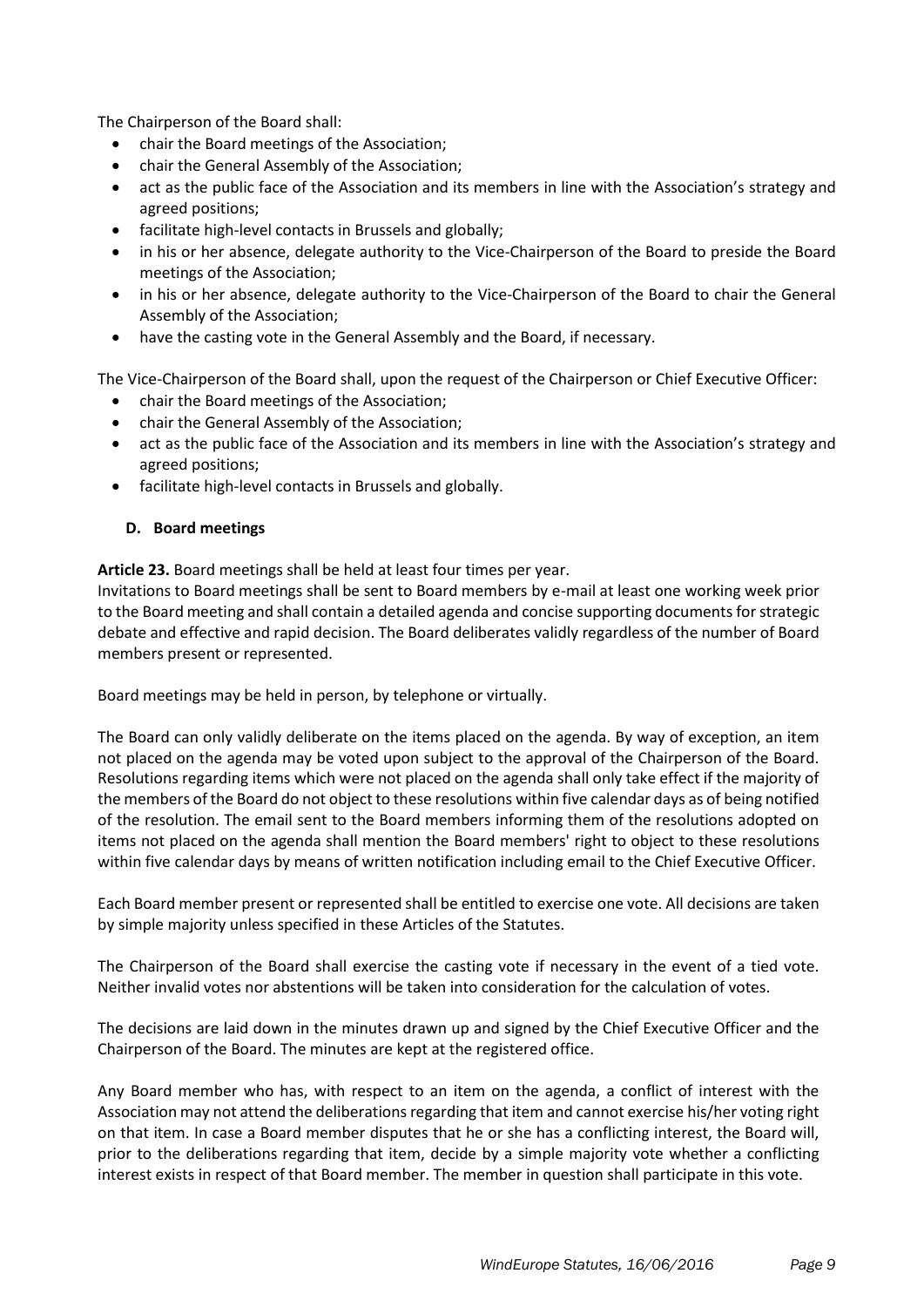**Article 24.** In circumstances where items require Board approval outside of Board meetings, as specified in Article 23, items proposed by the Secretariat may be submitted for written approval throughout the calendar year.

The procedure for written approval is as follows:

- The item(s) for approval should be submitted by the Secretariat to the Board along with any supporting documents via electronic mail
- The Board will vote or abstain on the item(s) for approval via the online voting system, as provided by the Secretariat, within one working week of the communication
- All decisions are taken by simple majority unless specified in the Articles of the Statutes.
- The results of the online voting will be communicated by the Secretariat to the Board members no later than one working week after the close of the vote

## **E. Powers**

**Article 25.** The Association shall be governed by the Board as the key and central decision-making body.

The Board shall in particular:

- a) define the strategic objectives and the political positioning of the Association based on the input of the Working Groups and otherwise and delegate authority to the Chief Executive Officer to take decisions to translate these instructions into concrete actions;
- b) approve the new members of the Association in accordance with Article 6, if necessary by written procedure;
- c) suspend members in accordance with Article 7;
- d) submit to the General Assembly for approval, every year, the audited annual accounts of the previous year and the working budget for the coming year;
- e) set up and dissolve Working Groups, and appoint the chairperson of each of the Working Groups.

The termination of the mandate of the Board member for whatever cause automatically terminates any mandate granted by the Board.

## **V. Working Groups and National Associations Network**

**Article 26.** The Board shall decide to create Working Groups, whose aims and terms of reference it will fix, review and approve every two years, but which must be set up to meet strategic priorities of the Association and respect the Competition Compliance Guidelines. The Working Groups may be temporary or permanent and can be suspended and dissolved by the Board. Access to membership of the Working Groups is to be defined by the Board encouraging appropriate participation from across the Association's membership. Under exceptional circumstances non-members may be invited.

The Working Groups will have an advisory role to facilitate Board decisions, and will provide a report for every Board meeting. The Board and the General Assembly remain the decision-making bodies of the Association.

The Chief Executive Officer monitors and coordinates the activities of the Working Groups.

The Board will appoint the Chairperson from among its members unless under exceptional circumstances a special degree of expertise is needed to perform its tasks, which is not present in the Board, in which case the Board will appoint an appropriately qualified person.

The Chairperson and the Secretariat shall convene and organise the work of the Working Group in consultation with the members. The Board shall approve the annual work plans.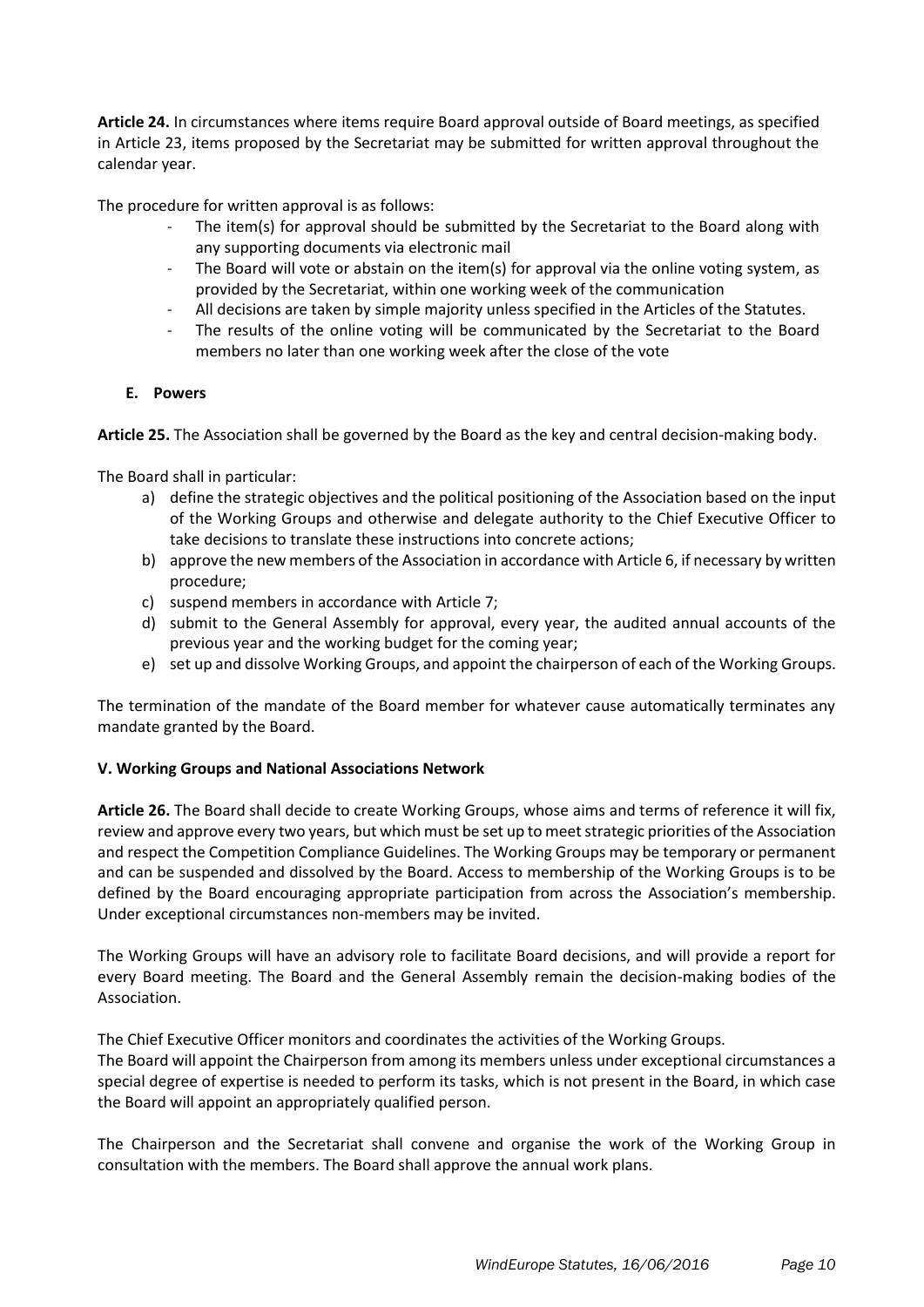**Article 27.** The Chief Executive Officers of the National Associations Network shall meet at least three times a year to agree the work programme of the National Association Network and to coordinate the wind industry's voice.

Given the increasing tendency for policy to be defined on a European level, National Associations shall coordinate their work with the Association to ensure the wind energy sector speaks with one voice to European decision-makers.

The Network of National Associations is tasked in particular with regular working meetings to:

- coordinate the implementation of the wind industry's messaging to national governments, the European Council and Council of Ministers;
- build capacity of national associations in key, emerging and future markets;
- support the development of favourable national regulatory and market frameworks, particularly in key, emerging and future markets for wind;
- collect and make available national regulatory and statistical data;
- exchange good practice.

## **VI. Chief Executive Officer**

**Article 28.** The Board shall appoint the Chief Executive Officer.

The Chief Executive Officer shall, under the supervision of the Board, serve the Association, the interests of the Association and its governing bodies. He or she shall be responsible for the management of the Association's business, the translation of the strategy into concrete actions, and the management of the Association.

In addition, the Chief Executive Officer shall:

- a) be responsible for the Association's activities;
- b) be responsible for employing the Association's staff;
- c) represent the Association at all levels in its political activities, communication and projects;
- d) provide information on the strategic direction of the Association;
- e) present accounts of all the Association's financial transactions and the financial condition of the Association to the Board;
- f) prepare and present the working budget for the coming year to the Board;
- g) manage the functioning of the Association's bodies, including but not limited to, the Board, the General Assembly and the Working Groups;
- h) attend Board meetings on an ex-officio basis;
- i) give recommendation to the Board on the new members of the Association in accordance with Article 6 of the Statutes;
- j) prepare and present the activity of the Association for the Board;
- k) sign correspondence, deeds of daily management, and other operational tasks;
- l) delegate, within the limits of the daily management, authority to the management team of the Secretariat.

## **VII. Representation and liability**

**Article 29.** Any deed, piece or legal act made by the Association, shall be signed by the Chief Executive Officer or Chairperson or Vice-Chairperson who do not have to provide any justification towards third parties of a prior decision of the Board. The Chief Executive Officer shall have the power to sign alone all acts related to the daily management of the Association. In addition special proxy holders may represent the Association within the limits of their special proxy.

**Article 30**. The Chief Executive Officer or Chairperson or Vice-Chairperson do not undertake any personal obligation as a result of their mandate.